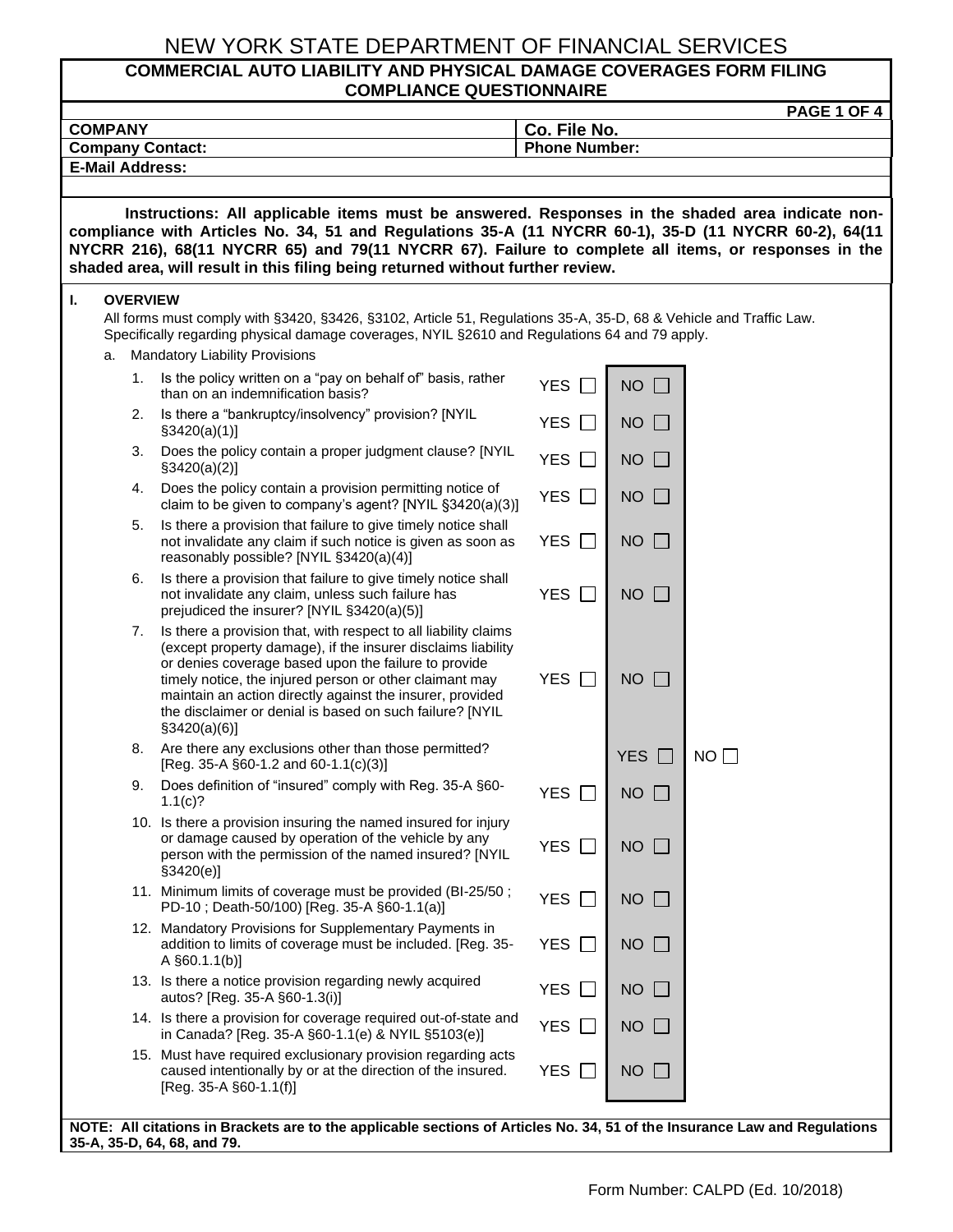#### **COMMERCIAL AUTO LIABILITY AND PHYSICAL DAMAGE COVERAGES FORM FILING COMPLIANCE QUESTIONNAIRE**

| <b>PAGE 2 OF 4</b>                                                                                                                                                                                                                                                                                                                                                                                |                                        |                           |          |  |  |
|---------------------------------------------------------------------------------------------------------------------------------------------------------------------------------------------------------------------------------------------------------------------------------------------------------------------------------------------------------------------------------------------------|----------------------------------------|---------------------------|----------|--|--|
| <b>COMPANY</b>                                                                                                                                                                                                                                                                                                                                                                                    |                                        |                           |          |  |  |
| <b>SUB-TYPE OF INSURANCE</b>                                                                                                                                                                                                                                                                                                                                                                      |                                        |                           |          |  |  |
| Instructions: All applicable items must be answered. Responses in the shaded area indicate non-<br>compliance with Articles No. 34, 51 and Regulations 35-A (11 NYCRR 60-1), 35-D (11 NYCRR 60-2), 64(11<br>NYCRR 216), 68(11 NYCRR 65) and 79(11 NYCRR 67). Failure to complete all items, or responses in the<br>shaded area, will result in this filing being returned without further review. |                                        |                           |          |  |  |
| Mandatory Liability Provisions (continued)<br>а.                                                                                                                                                                                                                                                                                                                                                  |                                        |                           |          |  |  |
| 16. Does the "Other Insurance" provision comply with Reg.<br>35-A §60-1.1(g)? Also note that any "two or more auto<br>policies provision" may not apply to liability coverages<br>(see NY Court of Appeals Ruling - Carlino et al v.<br>Lumbermans Mutual Casualty Co. et al 74 N.Y. 2d 350<br>547 N.Y.S. 2d 616 (1989))                                                                          | <b>YES</b><br>$\mathbf{L}$             | $NO$ $\Box$               |          |  |  |
| 17.a. The cancellation/nonrenewal provisions must be in<br>compliance with NYIL §3426 (see separate checklist).                                                                                                                                                                                                                                                                                   | <b>YES</b><br>$\mathbf{L}$             | $NO$ $\Box$               |          |  |  |
| 17.blf insured is an individual and Private Passenger type<br>auto(s) is/are predominantly used for non-business<br>purposes, the cancellation/non-renewal provision must be<br>in compliance with NYIL §3425 (see separate checklist)<br>and Reg. 35-A §60-1.1(h); also must comply with time<br>limitations in §313 of Vehicle and Traffic Law.                                                 | <b>YES</b><br>l.                       | <b>NO</b><br>$\Box$       |          |  |  |
| 18. Does policy include statement that "Defense must be<br>provided even if claim is groundless"?                                                                                                                                                                                                                                                                                                 | <b>YES</b><br>$\mathbf{L}$             | $NO$ $\Box$               |          |  |  |
| <b>Other Liability Provisions</b><br>b.                                                                                                                                                                                                                                                                                                                                                           |                                        |                           |          |  |  |
| Any other provisions outside those optional provisions<br>1.<br>allowable? [Reg. 35-A §60-1.3]                                                                                                                                                                                                                                                                                                    |                                        | <b>YES</b>                | NO       |  |  |
| If the policy contains a provision excluding injuries to, or<br>2.<br>damage to property of, a spouse, such provision may not<br>exclude any other party. [NYIL §3420 (g)]                                                                                                                                                                                                                        | <b>YES</b><br>$\overline{\phantom{a}}$ | $NO$ $\Box$               |          |  |  |
| 3.<br>Does the policy (1) include coverage for spousal BI<br>liability, or (2) have an optional endorsement which<br>provides supplemental spousal liability coverage?<br>NOTE: This is not applicable to policies covering vehicles<br>transporting passengers for hire (Article 8 / §370 of the<br>V&T Law). [NYIL §3420 (g)(1) & (2); Reg. 35-A §60-1.6]                                       | <b>YES</b><br>$\Box$                   | <b>NO</b><br>$\mathbf{1}$ |          |  |  |
| Full limits purchased must be available to all insureds;<br>4.<br>separate limits cannot apply to various insureds under the<br>policy (Reg. 35-A) [except for garage customers while<br>test-driving a vehicle; minimum limits may apply in this<br>case].                                                                                                                                       | <b>YES</b>                             | $NO$ $\Box$               |          |  |  |
| Is there coverage for any of the following?<br>5.                                                                                                                                                                                                                                                                                                                                                 |                                        |                           |          |  |  |
| (i)<br>Punitive or exemplary damages                                                                                                                                                                                                                                                                                                                                                              |                                        | <b>YES</b>                | NO       |  |  |
| Intentional acts<br>(ii)<br>(iii) Assault and battery, except for defense of person or<br>property                                                                                                                                                                                                                                                                                                |                                        | <b>YES</b><br>YES [       | NO<br>NO |  |  |
| <b>Required Endorsements</b><br>c.                                                                                                                                                                                                                                                                                                                                                                |                                        |                           |          |  |  |
| Are prescribed Mandatory No-Fault endorsements<br>1.<br>(Mandatory Personal Injury Protection, Optional Basic<br>Economic Loss, Additional PIP,) filed? [NYIL Article 51;<br>Reg. 68]                                                                                                                                                                                                             | <b>YES</b>                             | <b>NO</b><br>$\mathbf{L}$ |          |  |  |
| If coverage is for motorcycles, is Mandatory PIP -<br>2.<br>Motorcycles endorsement filed? [NYIL Article 51; Reg. 68]                                                                                                                                                                                                                                                                             | <b>YES</b>                             | <b>NO</b>                 |          |  |  |
| NOTE: All citations in Brackets are to the applicable sections of Articles No. 34, 51 of the Insurance Law and Regulations<br>35-A, 35-D, 64, 68, and 79.                                                                                                                                                                                                                                         |                                        |                           |          |  |  |

**35-A, 35-D, 64, 68, and 79.**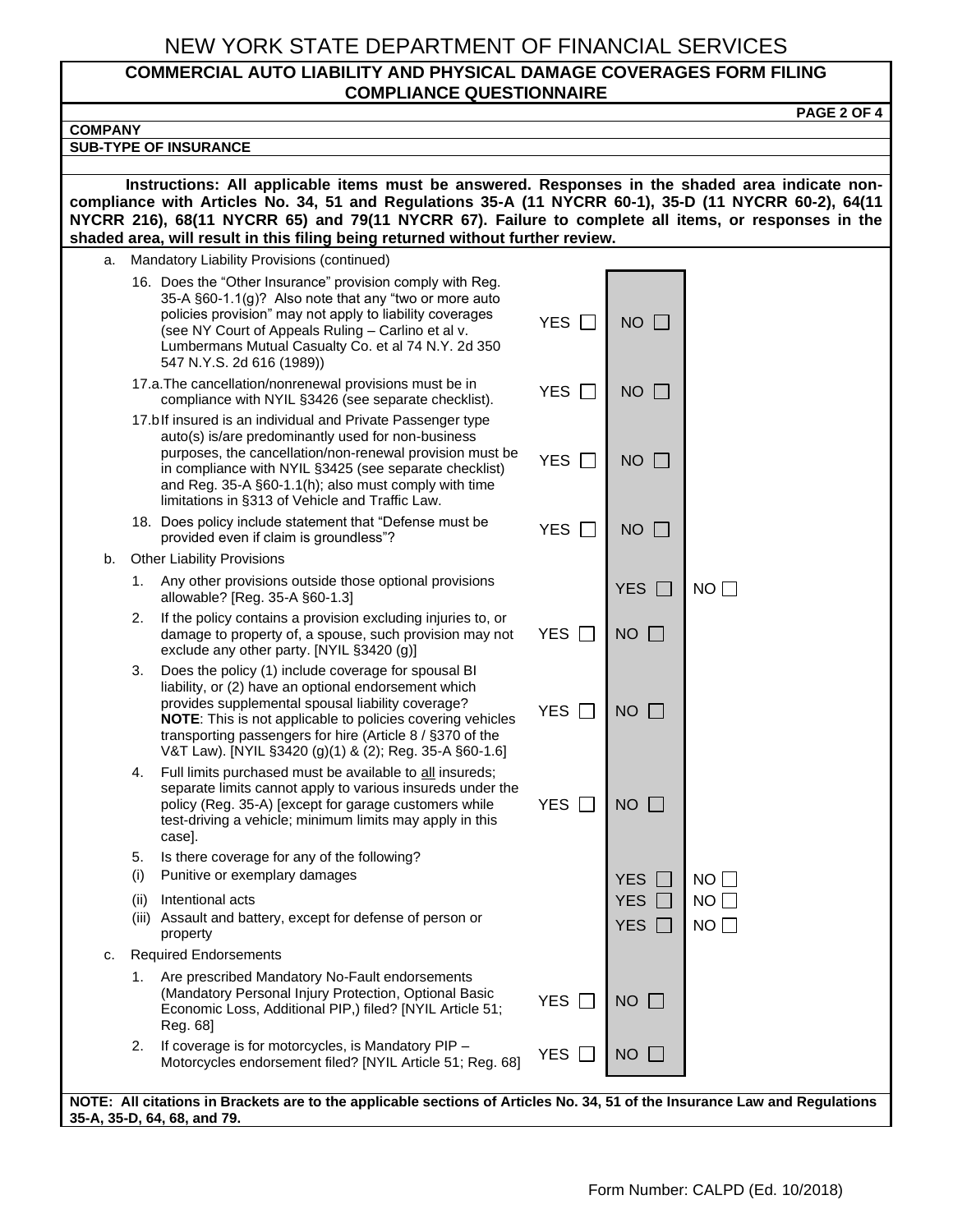#### **COMMERCIAL AUTO LIABILITY AND PHYSICAL DAMAGE COVERAGES FORM FILING COMPLIANCE QUESTIONNAIRE**

**PAGE 3 OF 4**

| <b>COMPANY</b>                                                                                                                                                                                                                                                                                                                                                                                   |                                                                                                                                                                                                   |                                 |                             |  |  |
|--------------------------------------------------------------------------------------------------------------------------------------------------------------------------------------------------------------------------------------------------------------------------------------------------------------------------------------------------------------------------------------------------|---------------------------------------------------------------------------------------------------------------------------------------------------------------------------------------------------|---------------------------------|-----------------------------|--|--|
| <b>SUB-TYPE OF INSURANCE</b>                                                                                                                                                                                                                                                                                                                                                                     |                                                                                                                                                                                                   |                                 |                             |  |  |
|                                                                                                                                                                                                                                                                                                                                                                                                  |                                                                                                                                                                                                   |                                 |                             |  |  |
| Instructions: All applicable items must be answered. Responses in the shaded area indicate non-compliance<br>with Articles No. 34, 51 and Regulations 35-A (11 NYCRR 60-1), 35-D (11 NYCRR 60-2), 64(11 NYCRR 216), 68(11 NYCRR<br>65) and 79(11 NYCRR 67). Failure to complete all items, or responses in the shaded area, will result in this filing being<br>returned without further review. |                                                                                                                                                                                                   |                                 |                             |  |  |
| c.                                                                                                                                                                                                                                                                                                                                                                                               | Required Endorsements (continued)                                                                                                                                                                 |                                 |                             |  |  |
|                                                                                                                                                                                                                                                                                                                                                                                                  | Are prescribed Uninsured Motorists and SUM<br>3.<br>endorsements filed? [NYIL §3420(f) & Reg. 35-D §60-<br>2.3]; see also Circular Letter No. 15 (1995) &<br>Amendments 1 and 2 (issued in 1996). | <b>YES</b>                      | $NO$ $\Box$                 |  |  |
|                                                                                                                                                                                                                                                                                                                                                                                                  | If any policies will be written covering less than 5 private<br>4.<br>passenger-type vehicles, prescribed Rental Vehicle<br>Coverage endorsement must be filed. [Reg. 35-A §60-1.5]               | <b>YES</b><br>$\Box$            | <b>NO</b><br>$\mathbf{1}$   |  |  |
| d.                                                                                                                                                                                                                                                                                                                                                                                               | <b>Mandatory Physical Damage Provisions</b>                                                                                                                                                       |                                 |                             |  |  |
|                                                                                                                                                                                                                                                                                                                                                                                                  | Does the limit of liability provision comply with Reg. 64<br>1.<br>§216.7, i.e. lesser of ACV, or amount to repair or replace<br>property?                                                        | <b>YES</b><br>$\Box$            | <b>NO</b><br>$\mathbf{1}$   |  |  |
|                                                                                                                                                                                                                                                                                                                                                                                                  | Does policy comply with requirements of NYIL §2610(a)<br>2.<br>and Department Circular Letter No. 14 (2003)?                                                                                      | <b>YES</b><br>$\Box$            | <b>NO</b><br>$\mathbf{L}$   |  |  |
|                                                                                                                                                                                                                                                                                                                                                                                                  | Insurer may not condition payment upon repair of vehicle,<br>3.<br>pursuant to Reg. 64. §216.7 (b)(17)                                                                                            | <b>YES</b><br>$\vert \ \ \vert$ | <b>NO</b><br>$\perp$        |  |  |
| е.                                                                                                                                                                                                                                                                                                                                                                                               | Mandatory Physical Damage Provisions for Private<br>Passenger-type vehicles                                                                                                                       |                                 |                             |  |  |
|                                                                                                                                                                                                                                                                                                                                                                                                  | Are the provisions required by Reg. 79 [§67.9] contained<br>1.<br>in the policy?                                                                                                                  | <b>YES</b><br>$\mathsf{L}$      | <b>NO</b><br>$\mathbb{R}^n$ |  |  |
|                                                                                                                                                                                                                                                                                                                                                                                                  | 2.<br>Does policy contain the mandatory physical damage<br>provisions pursuant to Reg. 64 §216.8(i) and NYIL<br>§3412(g)?                                                                         | <b>YES</b><br>$\Box$            | NO                          |  |  |
|                                                                                                                                                                                                                                                                                                                                                                                                  | Company must acknowledge its use of the notice forms<br>3.<br>per Reg. 64 §216.12.                                                                                                                | <b>YES</b><br>$\mathbf{L}$      | <b>NO</b>                   |  |  |
| f.                                                                                                                                                                                                                                                                                                                                                                                               | <b>Other Physical Damage Provisions</b>                                                                                                                                                           |                                 |                             |  |  |
|                                                                                                                                                                                                                                                                                                                                                                                                  | Are collision and Comprehensive (Other than Collision)<br>1.<br>coverages defined within the policy?                                                                                              | <b>YES</b>                      | <b>NO</b><br>$\mathbf{I}$   |  |  |
|                                                                                                                                                                                                                                                                                                                                                                                                  | Do any policy provisions providing reward payment or any<br>2.<br>other expenses as the result of acts or threatened acts of<br>violence against an insured person comply with NYIL<br>§3450?     | <b>YES</b>                      | <b>NO</b>                   |  |  |
|                                                                                                                                                                                                                                                                                                                                                                                                  | If replacement cost is provided, are potential moral<br>3.<br>hazards considered in development of the coverage?                                                                                  | <b>YES</b>                      | $NO$ $\Box$                 |  |  |
|                                                                                                                                                                                                                                                                                                                                                                                                  | Is coverage for transportation / loss-of-use expenses (in<br>4.<br>the event of theft) for at least 30 days provided in the<br>policy? [Reg. 64 §216.7 (f)]                                       | <b>YES</b><br>$\perp$           | $NO$ $\Box$                 |  |  |
|                                                                                                                                                                                                                                                                                                                                                                                                  |                                                                                                                                                                                                   |                                 |                             |  |  |
| NOTE: All citations in Brackets are to the applicable sections of Articles No. 34, 51 of the Insurance Law and Regulations<br>35-A, 35-D, 64, 68, and 79.                                                                                                                                                                                                                                        |                                                                                                                                                                                                   |                                 |                             |  |  |